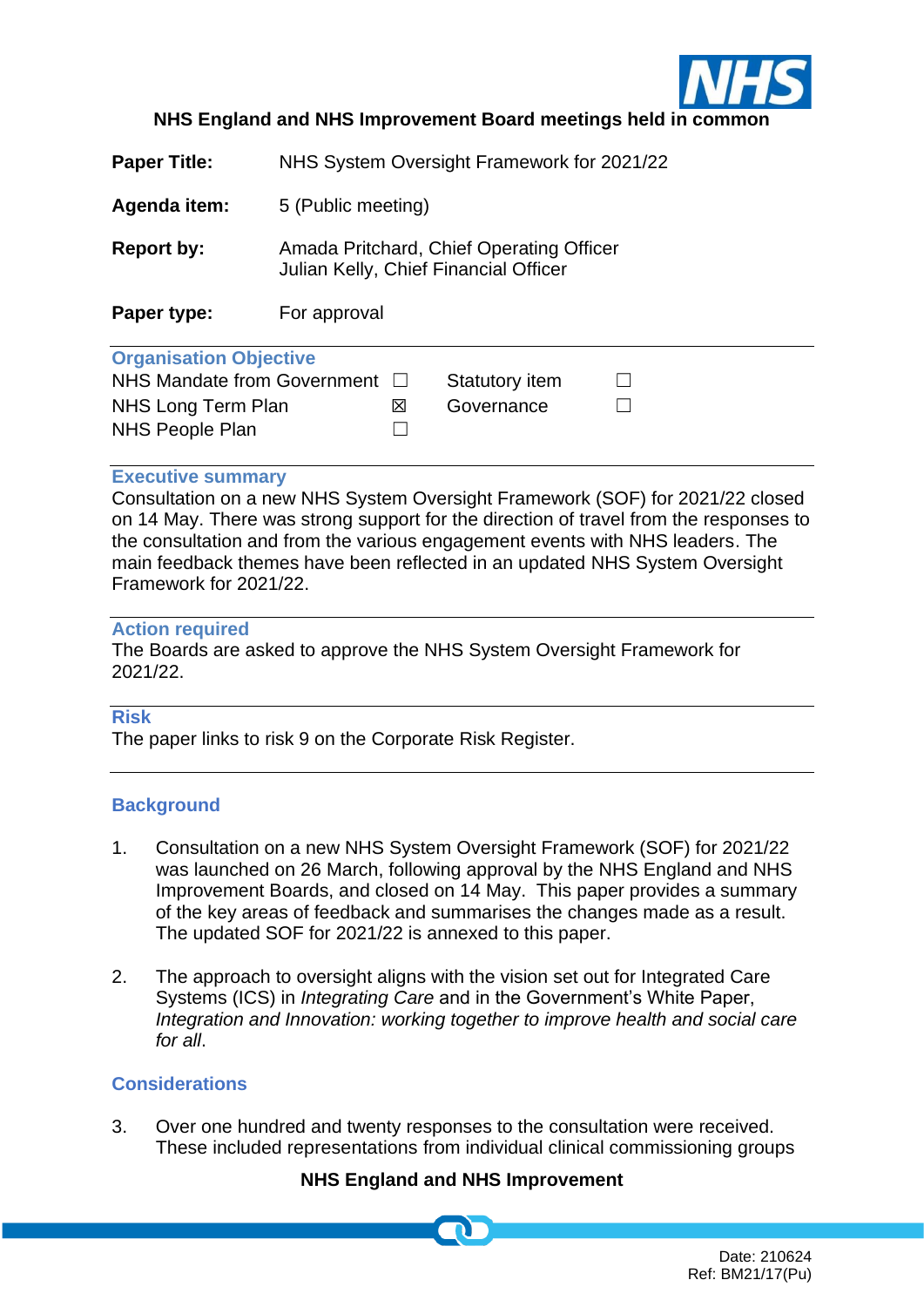(CCGs), NHS providers, and ICSs; and from other national bodies and representative groups including the NHS Confederation, NHS Providers, Local Government Association, Care Quality Commission, British Medical Association and the Royal College of General Practice.

- 4. In addition, a series of consultation events were hosted in collaboration with NHS Providers, NHS Clinical Commissioners and the NHS Confederation. These sessions involved leaders from across the NHS including ICS leaders and Chairs trust Chief Executives and Chairs, and CCG Accountable Officers and Chairs.
- 5. Overall, there was strong support for the direction of travel set out in the consultation document. Respondents particularly welcomed the:
	- system based approach to oversight and improvement;
	- commitment to a phased and flexible approach to implementation of the new framework;
	- balanced scorecard approach based on six oversight themes that align to the NHS Long Term Plan;
	- principle of earned autonomy underpinning the use of segmentation to determine the support requirements of NHS organisations and ICSs; and
	- replacement of the separate, provider focused finance and quality 'special measures' regimes with a new system-based Recovery Support Programme (RSP).
- 6. Respondents also noted that appropriate leadership behaviours and organisational cultures will play a critical role in the successful implementation of this new approach.
- 7. A key theme in the feedback was the alignment with the future direction for ICSs set out in the Government's White Paper *Integration and innovation*. Respondents were keen to understand the future accountability of an ICS and the responsibilities of the Integrated Care Board (ICB) and Integrated Care Partnership (ICP) in terms of oversight, support and intervention action. The NHS Confederation and NHS Providers, amongst others, also requested further clarity on the accountabilities of systems and NHS organisations in 2021/22.
- 8. The second overarching theme was the scope of the framework with respect to primary care and partners in social care.
	- a. Oversight of PCNs and primary care generally is the subject of ongoing work and is an area we expect to develop further in future iterations of the SOF. In the discussions with NHS leaders there was recognition that the status of PCNs varies and is evolving.
	- b. The important relationship with social care in delivering as a system was emphasised. The Local Government Association questioned how joint working arrangements will be reflected within future frameworks given the legislation expected in this parliamentary session.
- 9. In response to these two overarching themes we have: